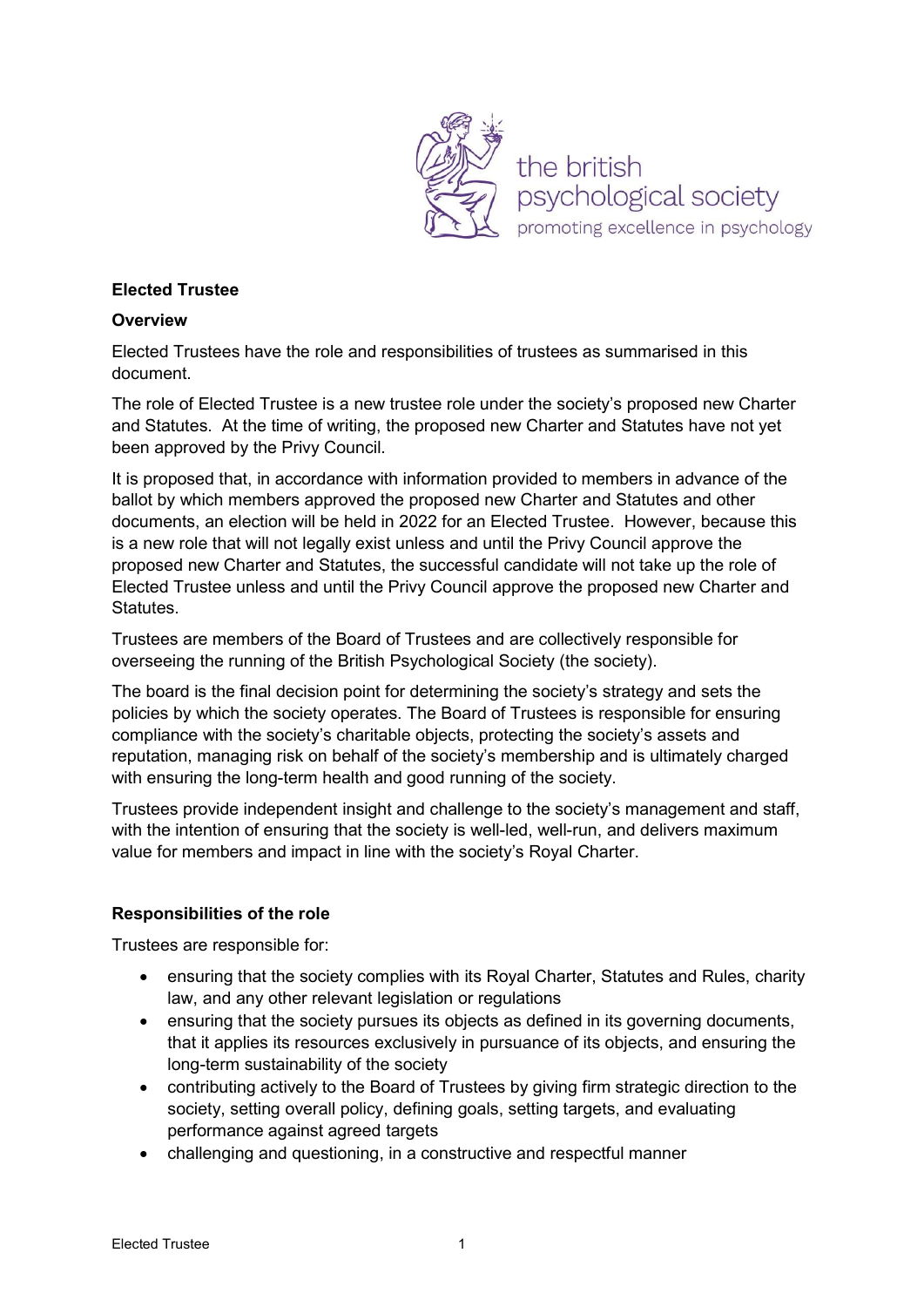- working closely with, and holding to account, the Chief Executive and Senior Management Team for delivery of the society's strategy and operational plans, including budget
- acting in the best interests of the society and safeguarding its reputation and values
- building and maintaining an interest in the society's activities
- gaining the trust and respect of other Board members; listening sensitively to the views of others, inside and outside the Board
- building and maintain positive working relationships with fellow Trustees, members of the Senate, Chief Executive Officer and Senior Management Team.

# Person Specification

Trustees will come from a range of backgrounds – and for the board to have maximum effectiveness it will aim for diverse composition. The common qualities that all trustees would be expected to have, however, are:

- sound judgement along with the highest professional standards, reputation and integrity;
- existing non-executive experience, with an understanding of strategy and corporate governance
- cultural/political sensitivity and regulatory understanding
- strong communication skills and the ability to work with others
- the ability to constructively question and challenge
- wider leadership skills and the ability to think strategically
- strong performance management and analytical skills

Trustees who are members of the society do not need specific knowledge of the legal duties, responsibilities and liabilities of trusteeship prior to becoming a trustee, but will be expected to complete the society's training and induction at the outset of their term.

# Term

Subject to Privy Council approval of the proposed new Charter and Statutes, Elected Trustees hold office until the third Annual General Meeting after the Annual General Meeting at which they were elected. In the case of the election of an Elected Trustee in 2022, in the event that the Privy Council approve the proposed new Charter and Statutes after the date of the Annual General Meeting in 2022, the Elected Trustee will hold office until the third Annual General Meeting after the date of Privy Council approval. Subject to Privy Council approval of the proposed new Charter and Statutes, Elected Trustees may be re-elected.

# Election process for Elected Trustees

- 1 The society will invite eligible members to stand for election as Elected Trustees. This announcement will be made on the society's website and included in direct-tomembers communications. Members will be directed to the role specification, person specification, and questions to be answered by candidates in writing.
- 2 Members wishing to stand for election as Elected Trustees must be proposed by two or more members who are Chartered Members, Graduate Members, or Honorary Members who have been Chartered Members, or Graduate Members. The society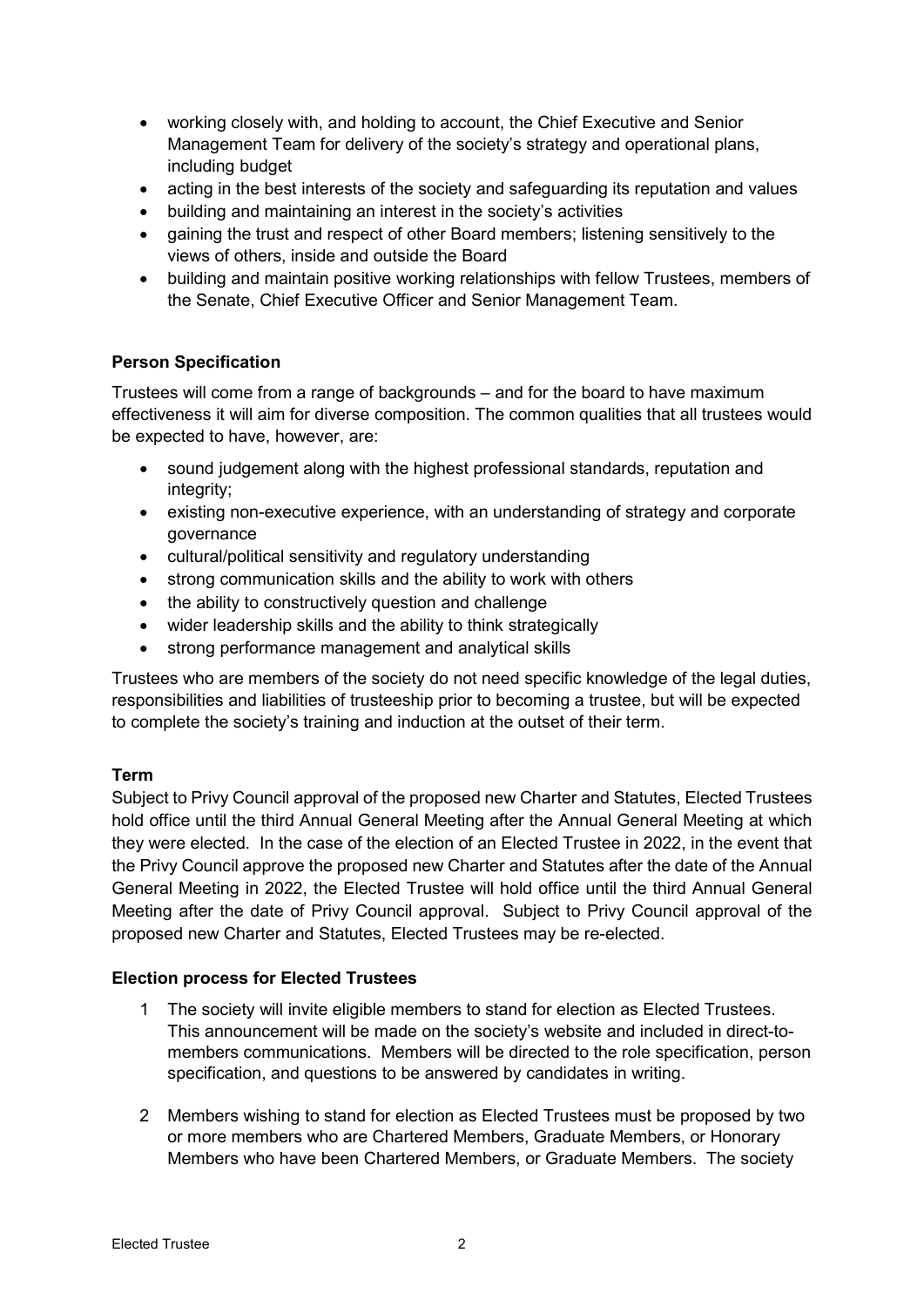will inform members of the date by which proposals should be submitted. This date will be at least eight weeks before the Annual General Meeting.

- 3 Candidates will be asked to provide written answers to a number of questions.
- 4 In certain circumstances, an individual may be disqualified from serving as a trustee under the law or under the society's governing documents. Candidates will be asked to confirm that they are not disqualified. The society may carry out checks to ensure that candidates are not disqualified from standing.
- 5 Information provided by each candidate, and by each person nominating a candidate, will be made available to members as indicated in the nomination form.
- 6 Candidates will be informed of the society's guidance on campaigning in society elections.
- 7 The society will arrange for a vote of members to be held for each Elected Trustee vacancy.
- 8 If there is one post of Elected Trustee available, each member will have one vote. The vote will be on the basis of first past the post. If there is only one candidate standing for election when there is one Elected Trustee post available, that candidate will be deemed elected without a vote.
- 9 If there are two posts of Elected Trustee available, each member will be able to cast a total of two votes, with one vote being cast for each of the two candidates selected by the member. The vote will be on the basis of first past the post. If there is a total of either one candidate or two candidates standing for election when there are two Elected Trustee posts available, that candidate or those candidates will be deemed elected without a vote.
- 10 The results of the election will be announced at the relevant Annual General Meeting.
- 11 The society will publish the results of the election on its website and in any society publications and/or elsewhere as it deems appropriate.

#### Time commitment

This is a voluntary role. Expenses are paid in accordance with the society's policies.

The number of meetings and/or other commitments may be higher than indicated. Trustees are expected to read papers and prepare for meetings. Reading/ preparation time is not included in the time estimates below. Subject to these comments, an indication of the expected time commitment is as follows:

| <b>Meeting</b>           | Number per year | <b>Where</b>                                | <b>Duration per</b><br>event |
|--------------------------|-----------------|---------------------------------------------|------------------------------|
| <b>Board of Trustees</b> |                 | Leicester or<br>London or<br>virtual/hybrid | 1 day                        |